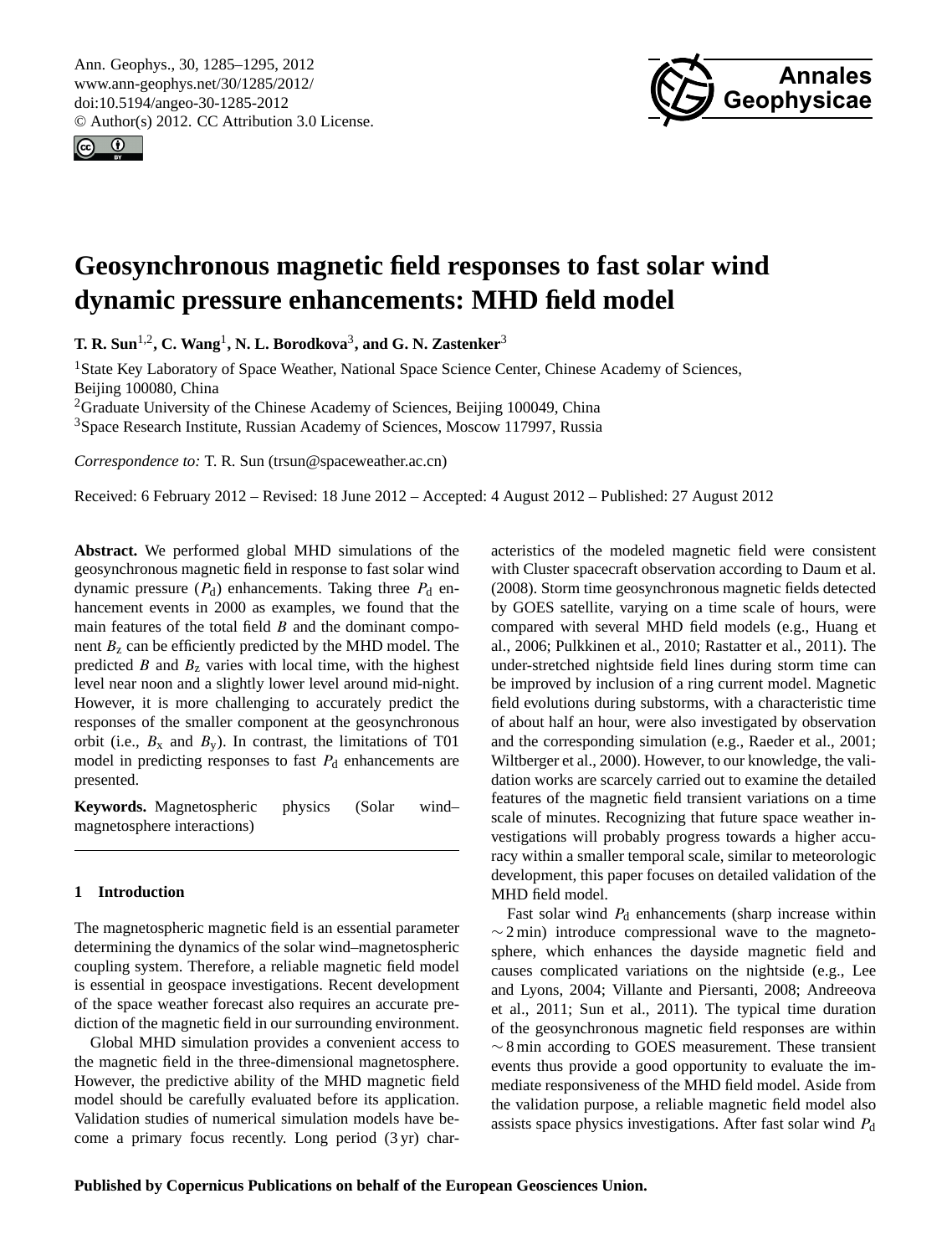enhancements, various processes, in addition to the magnetic field changes, are also aroused in the magnetosphereionosphere system such as traveling convection vortices (TCV) (e.g., [Lam and Rodger,](#page-9-7) [2004;](#page-9-7) [Yu and Ridley,](#page-10-3) [2009\)](#page-10-3), particle energization associated with magnetic field compression [\(Shi et al.,](#page-9-8) [2009;](#page-9-8) [Turner and Li,](#page-10-4) [2008\)](#page-10-4), and even substorm related activities [\(Yue et al.,](#page-10-5) [2010\)](#page-10-5). Investigations on some of these processes depend on a reliable and accurate field model.

Another category of the magnetic field models is the empirical ones based on observation (e.g., the series of Tsyganenko models: [Tsyganenko and Stern,](#page-10-6) [1996;](#page-10-6) [Tsyganenko,](#page-10-7) [2002,](#page-10-7) and so on). They predict the magnetic field by representing the external part of the total field as the sum of contributions from major magnetospheric current systems, estimated from a considerable amount of satellite measurements. Unlike the physics-based MHD models which require certain calculation time, the empirical ones can predict the magnetic field almost instantaneously. Consequently, some researchers might view the empirical models as the top priority whenever a field model is needed, reluctant to bother with the numerical calculation. However, each model has its own optimum range of applications. For instance, during storm times, the empirical models perform well for weak storms, while the MHD models are better for strong ones [\(Rastatter](#page-9-3) [et al.,](#page-9-3) [2011\)](#page-9-3). Therefore, what should be carefully evaluated before application is whether the empirical model is appropriate to describe the transient magnetic field variations at the geosynchronous orbit, where the magnetic field is continuously monitored.

The data sources and the MHD model used in this paper are briefly introduced in Sect. 2. By analyzing three typical events occurring in 2000, Sect. 3 reports the detailed performance of the MHD magnetic field model after fast solar wind  $P_d$  enhancements. Section 4 presents discussions on the metrics and the model discrepancies. Also shown in this section are the limitations of the T01 model in describing the magnetic field responses to fast  $P_d$  enhancements. Finally, the summary is given in Sect. 5.

## **2 Data sources and MHD code**

The solar wind parameters used as the input of the MHD code are provided by the Wind spacecraft. We obtained the 3 s resolution interplanetary magnetic field (IMF) and plasma data observed by the Magnetic Fields Investigation (MFI) and the 3-D Plasma Analyzer (3DP) from the Coordinated Data Analysis Web (CDAWeb). To determine the normal of the interplanetary (IP) discontinuity, the three-spacecraft timing method was used [\(Riazantseva et al.,](#page-9-9) [2003\)](#page-9-9), and the solar wind data measured by IMP 8, Interball-1, and ACE were also examined. The geosynchronous magnetic field was recorded each minute by GOES-08 and -10 (also from CDAWeb).

Variations of the geosynchronous magnetic field were studied by using a global MHD simulation code developed by [Hu et al.](#page-9-10) [\(2007\)](#page-9-10). Numerical method applied in the code is an extended Lagrangian version of the piecewise parabolic method (PPMLR) [\(Colella and Woodward,](#page-9-11) [1984\)](#page-9-11). The MHD equations are solved in Cartesian coordinate system, with a numerical box extending from 30 to  $-300 R_{\rm E}$  along the xaxis and from  $-150$  to 150  $R<sub>E</sub>$  in the y- and z-directions. A  $0.4 R$ <sub>E</sub> uniform mesh is chosen in the cube defined by  $-10 \le x, y, z \le 10 R_{\rm E}$ , and the grid spacing outside it increases gradually along each axis. As an example, the code with a finer spatial resolution  $(0.2 R<sub>E</sub>$  minimum grid spacing) was also run for the 4 November 2000 event to show the effects of the numerical mesh. As will be discussed in Sect. 3.3, the spatial resolution has no apparent influence on the results, and hence the  $0.4 R<sub>E</sub>$  grid is used for the present study. The inner boundary of the magnetospheric domain is a spherical shell with a radius of  $3 R_{\rm E}$ . Coupled with this boundary, the ionosphere is assumed to be a spherical shell with a uniform Pedersen conductance and a zero Hall conductance. Time resolution for the simulation results in this study is about 28 s.

The main field of the Earth is assumed as a dipole in this code with its moment anti-parallel to the z-axis, which indicates that the MHD equations are solved in the SM coordinate system. Direct comparison between GOES observation (in GSM) and the numerical output (in SM) implicates that the dipole tilt angle is approximated zero. Although the dipole tilt averaged zero near the equinox, it can reach more than 30◦ near the summer and winter solstices. Therefore, to include the effect of nonzero dipole tilt, we first convert the observed solar wind conditions from GSE to SM to prepare the input parameters of the code. Then, after running the code in SM, the numerical results are converted back to the GSM coordinate system. Input parameters are based on the real-time observation of Wind. Specifically, to obtain a quasisteady initial state, we calculated more than 5 h (physical time) using the averaged upstream parameters of the discontinuity as the input. Afterward, real-time solar wind parameters were introduced at the inflow boundary about 6 min before Wind detected the discontinuity.  $B_x$  at the inflow boundary was set 0 initially and then changed each time step to ensure the divergence free condition for the magnetic field.

## **3 The MHD magnetic field model in response to sudden** P**<sup>d</sup> enhancements**

This section presents GOES observation and MHD simulation for three events with abrupt solar wind  $P_d$  enhancements.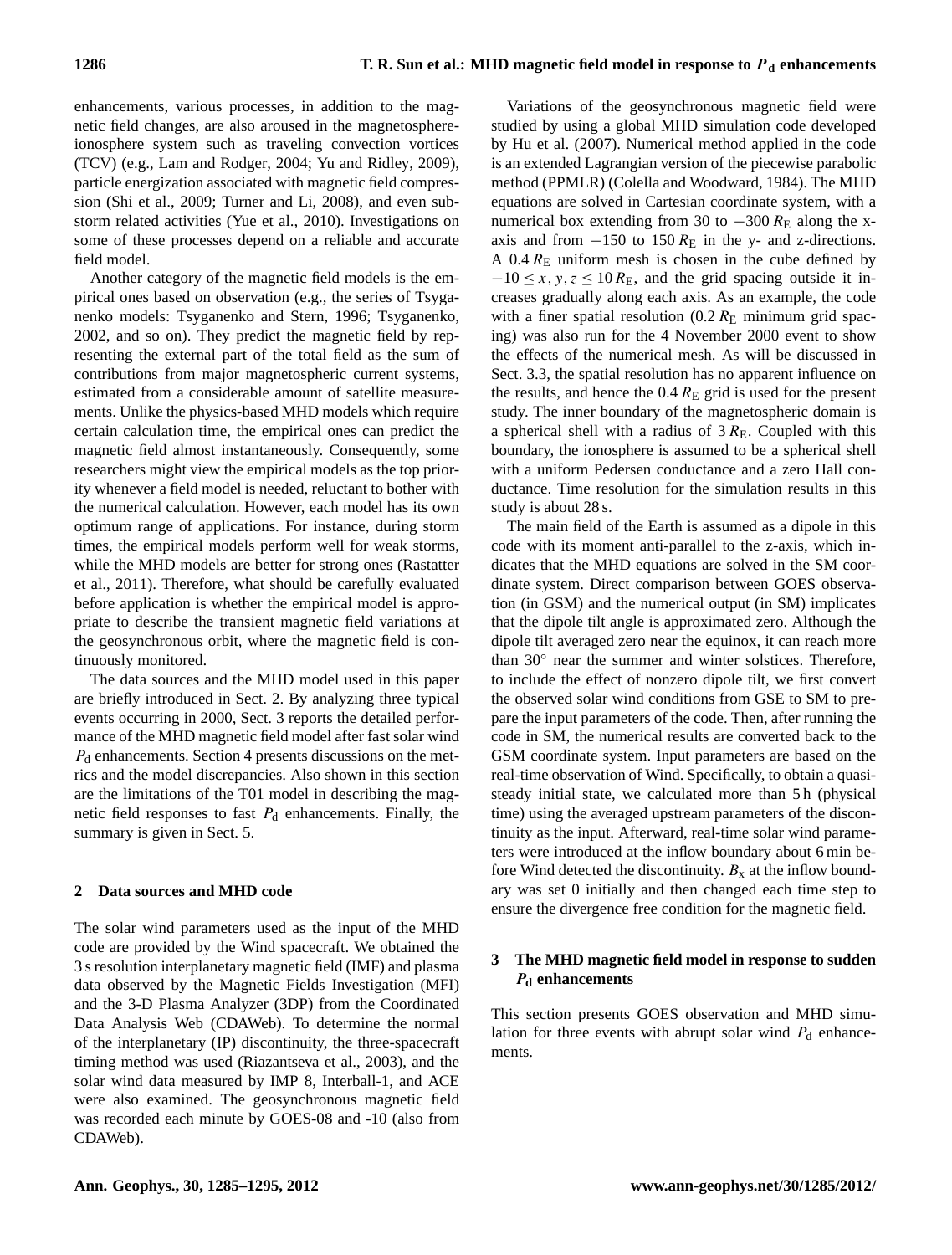#### **3.1 The 14 August 2000 event**

Figure 1 shows solar wind conditions for the 14 August 2000 event observed by Wind, with the number density  $(N)$ , velocity, IMF and temperature portrayed by the black lines from the top to the bottom panels. The vertical dashed lines mark the passage of the discontinuity at about 22:16 UT. Also plotted in this figure are available solar wind parameters provided by ACE, Interball-1, and IMP 8. To better show the  $P_d$  variations in one figure, ACE, Interball-1, and IMP 8 data were shifted by 41, 2.5, and 2 min, respectively. Since ACE was far away from the other satellites (positions shown in Fig. 1), the start time of the  $P_d$  enhancement recorded by Wind, Interball-1, and IMP 8 was selected to calculate the discontinuity normal by using the three-spacecraft timing method. The normal was  $(-0.45, 0.84, -0.31)$  GSE with an error of 17.9◦ . The first two panels of Fig. 1 reveal that the detected  $P_d$  structures were similar at all spacecrafts, indicating insignificant evolution of the shock from ACE toward Wind. Therefore, based on the consideration of a higher temporal resolution, Wind data was chosen as the input of the MHD code.

GOES-08 at dusk (17.1 LT) and GOES-10 near noon (13.3 LT) both observed the magnetic field responses, shown by the star symbols in Fig. 2. The fourth and third panels show that the magnetic field strength and the dominant component  $B<sub>z</sub>$  at both satellites increased abruptly after the disturbance arrival. The subsequent decrease of  $B$  and  $B<sub>z</sub>$  following the compression tends to be attributed to the gradual drop back of the enhanced  $P_d$  downstream of the discontinuity shown by Fig. 1. The  $B_x$  and  $B_y$  magnitude at GOES-08 as well as the  $B_y$  magnitude at GOES-10 increased in response to the  $P_d$  enhancement, partly falling back afterwards.  $B<sub>x</sub>$  at GOES-10 shows a bipolar variation. Compared with GOES data, the red diamonds in Fig. 2 depict the modeled magnetic field, which provides a preliminary visual assessment of the MHD model performance. The MHD magnetic field model captures the sudden increase of  $B$  and  $B<sub>z</sub>$  at both satellites quite well, without substantial underestimation of the increment. Besides, the subsequent decreases of the modeled  $B$  and  $B<sub>z</sub>$  almost exactly follow the observed tendency near noon. This trend is also partly revealed by the modeled  $B$  and  $B<sub>z</sub>$  at GOES-08 near dusk, although the discrepancy is larger than that of GOES-10. The  $B_x$  and  $B_y$  magnitude were not so significant compared to the largest component  $B<sub>z</sub>$ . Nevertheless, the MHD model is able to reproduce about 50 % of the compressional effect of the  $P_d$  enhancement at GOES-08 for  $B_x$ ,  $B_y$  and at GOES-10 for  $B_y$ . The numerical simulation fails to predict the observed  $B_x$  response at GOES-10.

In order to quantitatively measure the performance of the MHD field model, two main metrics are applied. Firstly, to measure the maximum response ability of a model after fast solar wind dynamic pressure enhancements,  $P_{dB}$  is defined as the ratio of the relative variations of the modeled and ob-



**Fig. 1.** Solar wind conditions in the GSE coordinate system for the 14 August 2000 event. From the top to the bottom, the panels show the density, speed, IMF and temperature observed by Wind. Available parameters detected by ACE, Interball-1 and IMP 8 are also plotted, shifted by 41, 2.5, and 2 min, respectively. On the top of the figure, positions of the four satellites are listed. The vertical dashed lines mark the sudden enhancement of  $P_d$ .

served magnetic field:

$$
P_{\rm dB} = \frac{(B_{\rm max} - B_{\rm m0}) \cdot B_{\rm o0}}{(B_{\rm oex} - B_{\rm o0}) \cdot B_{\rm m0}},\tag{1}
$$

 $B_{\text{max}}$  and  $B_{\text{oex}}$  ( $B_{\text{m0}}$  and  $B_{\text{o0}}$ ) represent the extrema (quasisteady value) of the modeled and observed  $B$  right after (before) the arrival of the solar wind disturbance. A perfect magnetic field model corresponds to  $P_{dB} = 1$ . Table 1 lists  $P_{dB}$ values for the MHD and T01 (discussed in the next section)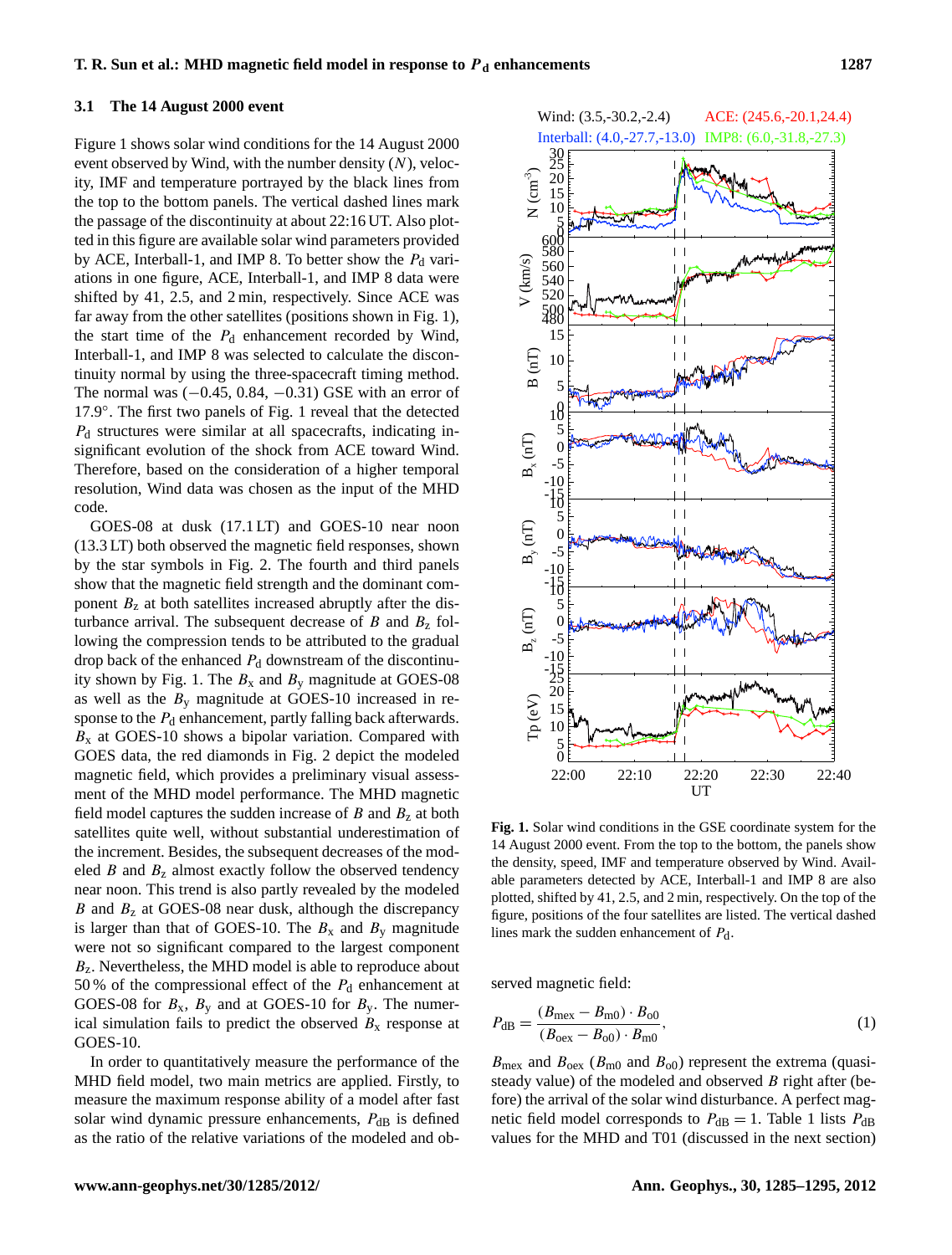

**Fig. 2.** Magnetic field at GOES-08 (left) and -10 (right) for the 14 August 2000 event. The stars denote the magnetic field observed by GOES, and the blue dotted lines are predicted by T01 model. Simulation results are shown by the red diamonds. The vertical dashed lines in the fourth panels show the time interval chosen to do the quantitative analyses.

**Table 1.**  $P_{dB}$  values, defined by Eq. (2), of the MHD and T01 field models respectively for the three presented events.

| Date<br><b>GOES</b> | 14 August 2000<br>-08<br>$-10^{-}$ |      | -08  | $-10$ | 6 June 2000 4 November 2000<br>-08<br>$-10$ |         |  |
|---------------------|------------------------------------|------|------|-------|---------------------------------------------|---------|--|
| $P_{\rm dR}$ (MHD)  | 0.85                               | 0.93 | 0.71 | 0.81  | 0.70                                        | 1.0     |  |
| $P_{\rm dB}$ (T01)  | 0.37                               | 0.70 | 0.63 | 0.61  | 2.5                                         | $-0.59$ |  |

models. It is evident that for the 14 August 2000 event, the maximum response capability of the MHD field model is close to the satellite measurement at both places. This quantitatively confirms the conclusion made by the visual assessment of Fig. 2: the MHD field model captures the increase of B without remarkably underrating the amount of field compression.

The other applied metric is the normalized root mean square  $(RMS_n)$ , defined as

$$
RMS_n = \frac{\sqrt{<(B_m - B_0)^2 >}}{\sqrt{}},
$$
\n(2)

where  $B<sub>m</sub>$  and  $B<sub>o</sub>$  denote the modeled and observed magnetic field, respectively. The perfect value for  $RMS_n$  is 0, indicating that the model exactly agrees with observation. In order to include the magnetic field information upstream and downstream as well as during the response process,  $3 \sim 5$  min before/after the apparent variation of B is selected as the start/end time to calculate  $RMS_n$ . To the left side of Table 2,  $RMS_n$  between observation and MHD simulation are listed for the 14 August 2000 case, calculated during the time interval marked by the vertical dashed lines in Fig. 1. It is revealed that the RMS<sub>n</sub> values of B ( $B<sub>z</sub>$ ) are smaller than 0.06 (0.09) for the MHD field model at both satellites, showing well predicted responses.  $RMS_n$  of  $B_x$  and  $B_y$  at GOES-08 and  $B_y$  at GOES-10 vary between 0.094 to 0.31, which indicate a somewhat reasonable consistency. It is noted that the metric  $RMS_n$  should be carefully utilized when the average of the detected field approximates zero, as it tends to magnify small discrepancies if the denominator of Eq. (2) is close to zero. This seems one of the contributing factors for the large  $RMS_n$  of  $B_x$  at GOES-10. Another possible cause tends to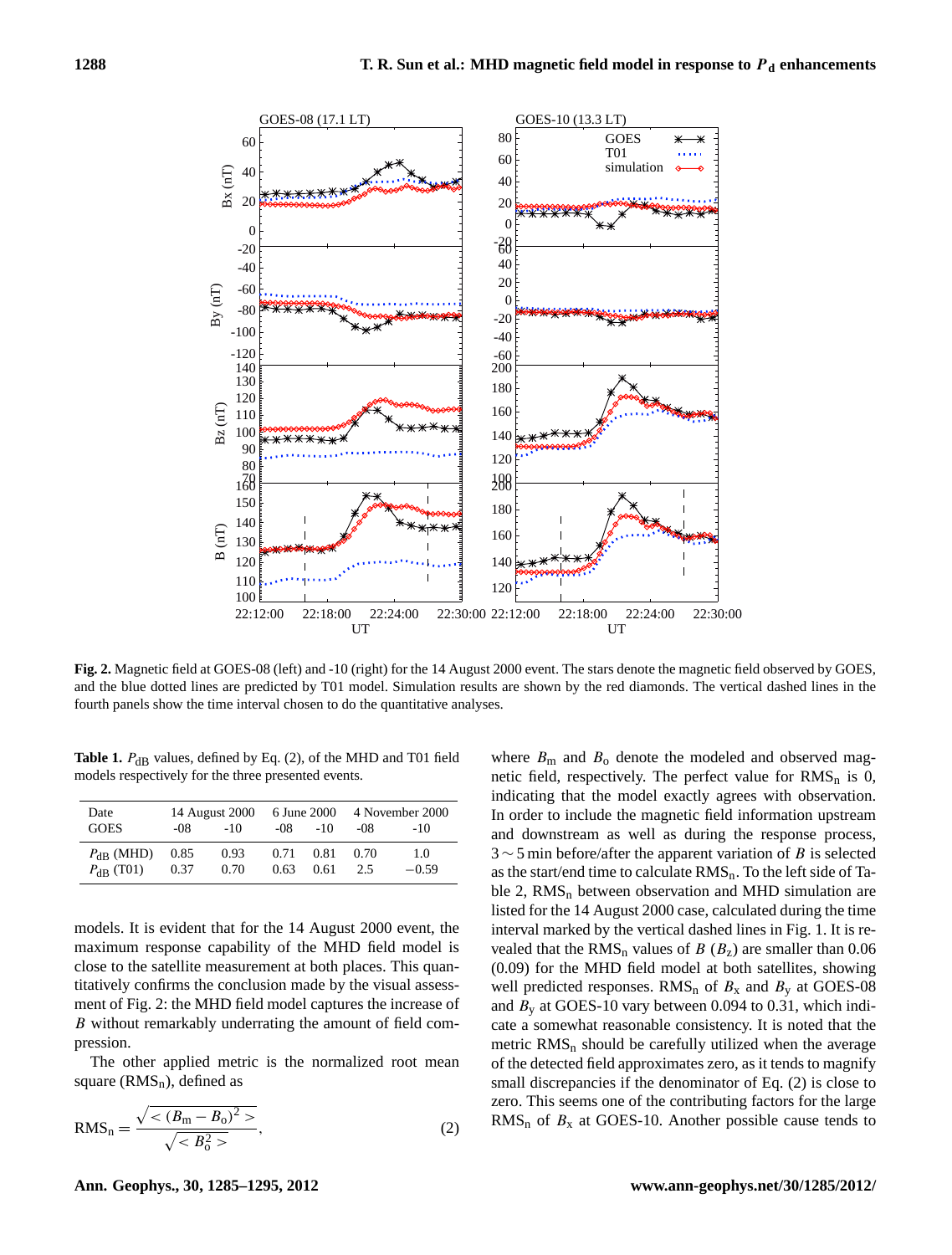be a relatively weak predictability of the MHD field model when describing transient variations of the smaller field component.

#### **3.2 The 6 June 2000 event**

Another  $P_d$  enhancement event was measured by Wind on 6 June 2000. The solar wind parameters observed by Wind, ACE, IMP 8 and Interball-1 are shown in Fig. 3, in similar format as Fig. 1. During the time interval marked by the vertical dashed lines,  $P_d$  remained stable for about 3 min (at Wind) between two successive enhancements. The normal values of both discontinuities were calculated by using the observations of Wind, Interball-1, and IMP 8. As the two discontinuities cannot be discriminated by the plasma data at IMP 8, the 320 ms magnetic field data was also analyzed to estimated the onset time. The normal was determined as (−0.74, −0.67, −0.05) GSE with an error of 6.8◦ for the first  $P_d$  enhancement, and ( $-0.70$ ,  $-0.66$ , 0.26) GSE with an error of 8.0◦ for the second one.

In response to the  $P_d$  enhancements, GOES-08 near noon (12.0 LT) and GOES-10 at the dawn side (7.8 LT) observed sudden increase of  $B$  and  $B<sub>z</sub>$  (the dominant component) as well as a subsequent decrease, depicted by the stars in Fig. 4. Interestingly, although the solar wind  $P_d$  remained unchanged for several minutes between two sharp enhancements (Fig. 3), the magnetic field strength and the dominant component  $B<sub>z</sub>$  kept increasing without any break. Actually, the typical rise time duration of the magnetic field responses to sharp  $P_d$  enhancement varies within  $\sim$  8 min, depending on the normal of the discontinuity [\(Guo et al.,](#page-9-12) [2005\)](#page-9-12). The more apparently the discontinuity normal deviates from the Sun–Earth line, the longer the response time is. Consequently, the tilted normal in this event indicates that during the short  $P_d$  platform (lasted ∼3 min), the magnetospheric magnetic field might keep increasing in response to the first  $P_d$  enhancement, resulting in a continuously rising profile of B.  $B_x$  and  $B_y$  magnitudes at both satellites showed immediate enhancements after the disturbance arrival.

The red diamonds in the third and fourth panels of Fig. 4 reveal a consistency of the  $B_z$  and B responses between the MHD field model and observation at both satellites. Remarkably, the MHD field model is able to reproduce the continuous compression of the magnetic field after the arrival of two successive  $P_d$  enhancements. For the  $B_x$  and  $B_y$  components which were less significant compared with  $B_z$ , the MHD field model can partly reveal their compressional responses according to Fig. 4, except the  $B<sub>y</sub>$  variation at GOES-08. Table 1 shows that the  $P_{dB}$  values for the MHD model approximate 1 at both satellites, implying a maximum response capability close to reality. Quantitative evaluation of the model performance is further demonstrated by Table 2. The  $RMS_n$ values of  $B(B_7)$  for the MHD field model are no larger than 0.08 (0.13) at both satellites, indicating a good agreement with observation.  $RMS_n$  values of  $B_x$  and  $B_y$  at GOES-10



**Fig. 3.** Solar wind conditions in the GSE coordinate system for the 6 June 2000 event. The parameters are shown in a similar format as in Fig. 1. ACE, Interball-1 and IMP 8 measurements were shifted by 67, 0.83, and 9 min, respectively.

and  $B_x$  at GOES-08 suggest a somewhat reasonable model prediction. The relatively large  $RMS_n$  of  $B_y$  at GOES-08 implies that it seems more difficult for the MHD field model to precisely predict responses of the minor components.

#### **3.3 The 4 November 2000 event**

The third  $P_d$  enhancement event, observed by Wind (at (65.1,  $-138.6$ , 6.5)  $R_E$  GSE) on 4 November 2000, is depicted in Fig. 5. This is an IP shock event, and the shock normal determined by the Rankine-Hugoniot-08 methods is (−0.93,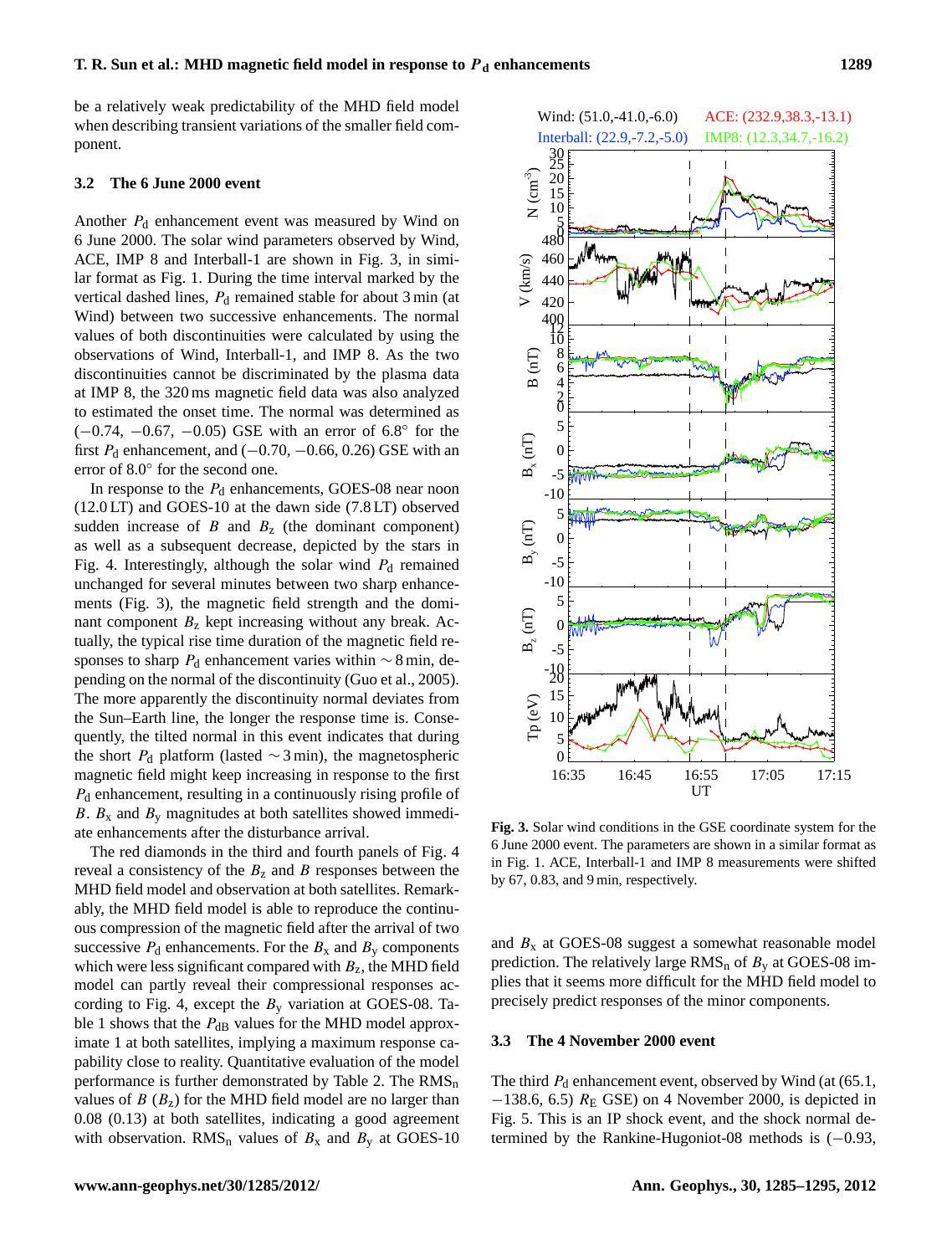Table 2. Normalized root mean square (RMS<sub>n</sub>) and prediction efficiency (PE, defined and discussed in Sect. 4.1) between GOES observation and MHD/T01 field model for the three studied events.

| 14 August 2000     |        |            | 6 June 2000     |            |                |            | 4 November 2000 |            |         |            |                 |  |
|--------------------|--------|------------|-----------------|------------|----------------|------------|-----------------|------------|---------|------------|-----------------|--|
| <b>GOES</b><br>-08 |        |            | $-10$           |            | -08            |            | $-10$           |            | -08     |            | $-10$           |  |
| <b>MHD</b>         | T01    | <b>MHD</b> | T <sub>01</sub> | <b>MHD</b> | $\mathrm{T}01$ | <b>MHD</b> | T01             | <b>MHD</b> | T01     | <b>MHD</b> | T <sub>01</sub> |  |
| 0.31               | 0.18   | 0.88       | 1.0             | 0.43       | 1.1            | 0.065      | 0.093           | 5.3        | 3.6     | 0.046      | 0.12            |  |
| 0.094              | 0.19   | 0.20       | 0.43            | 2.9        | 0.78           | 0.22       | 0.34            | 0.14       | 0.23    | 0.20       | 0.51            |  |
| 0.086              | 0.16   | 0.056      | 0.12            | 0.045      | 0.085          | 0.13       | 0.050           | 0.096      | 0.098   | 0.055      | 0.10            |  |
| 0.041              | 0.17   | 0.053      | 0.11            | 0.044      | 0.081          | 0.073      | 0.047           | 0.11       | 0.052   | 0.035      | 0.098           |  |
| $-0.94$            | 0.38   | $-1.5$     | $-2.3$          | 0.56       | $-1.8$         | $-0.39$    | $-1.9$          | $-27.0$    | $-12.0$ | 0.46       | $-2.9$          |  |
| $-0.32$            | $-4.5$ | 0.30       | $-2.4$          | $-10.0$    | 0.21           | $-0.38$    | $-2.4$          | 0.31       | $-0.84$ | 0.63       | $-1.3$          |  |
| $-0.76$            | $-5.1$ | 0.70       | $-0.30$         | 0.80       | 0.31           | $-2.1$     | 0.51            | $-34.$     | $-36.0$ | 0.10       | $-2.1$          |  |
| 0.68               | $-4.4$ | 0.73       | $-0.22$         | 0.82       | 0.38           | 0.099      | 0.63            | $-17.0$    | $-2.8$  | 0.56       | $-2.4$          |  |
|                    |        |            |                 |            |                |            |                 |            |         |            |                 |  |



**Fig. 4.** Magnetic field at GOES-08 (left) and -10 (right) for the 6 June 2000 event. Figure formats are similar to Fig. 2.

 $-0.19$ , 0.33) GSE with an error of 7.6 $\degree$  based on the CfA online shock database [\(http://www.cfa.harvard.edu/shocks/\)](http://www.cfa.harvard.edu/shocks/).

Variations of the geosynchronous magnetic field were observed by GOES-08 (21.5 LT) on the nightside and GOES-10 (17.7 LT) near dusk, shown by the stars in Fig. 6. The magnetic field responded differently at different local times: it rose at the dusk-side yet dropped in the mid-night sector, which was discussed in detail by [Wang et al.](#page-10-8) [\(2010\)](#page-10-8). The  $B_x$  magnitude enhanced while the  $B_y$  magnitude decreased at both satellites. All the above mentioned response features are well reproduced by MHD simulation, illustrated by the red diamonds in Fig. 6. Visual assessment of the MHD field model reveals a good agreement with satellite detection, despite the slightly larger  $B_x$  and  $B_z$  magnitude on the nightside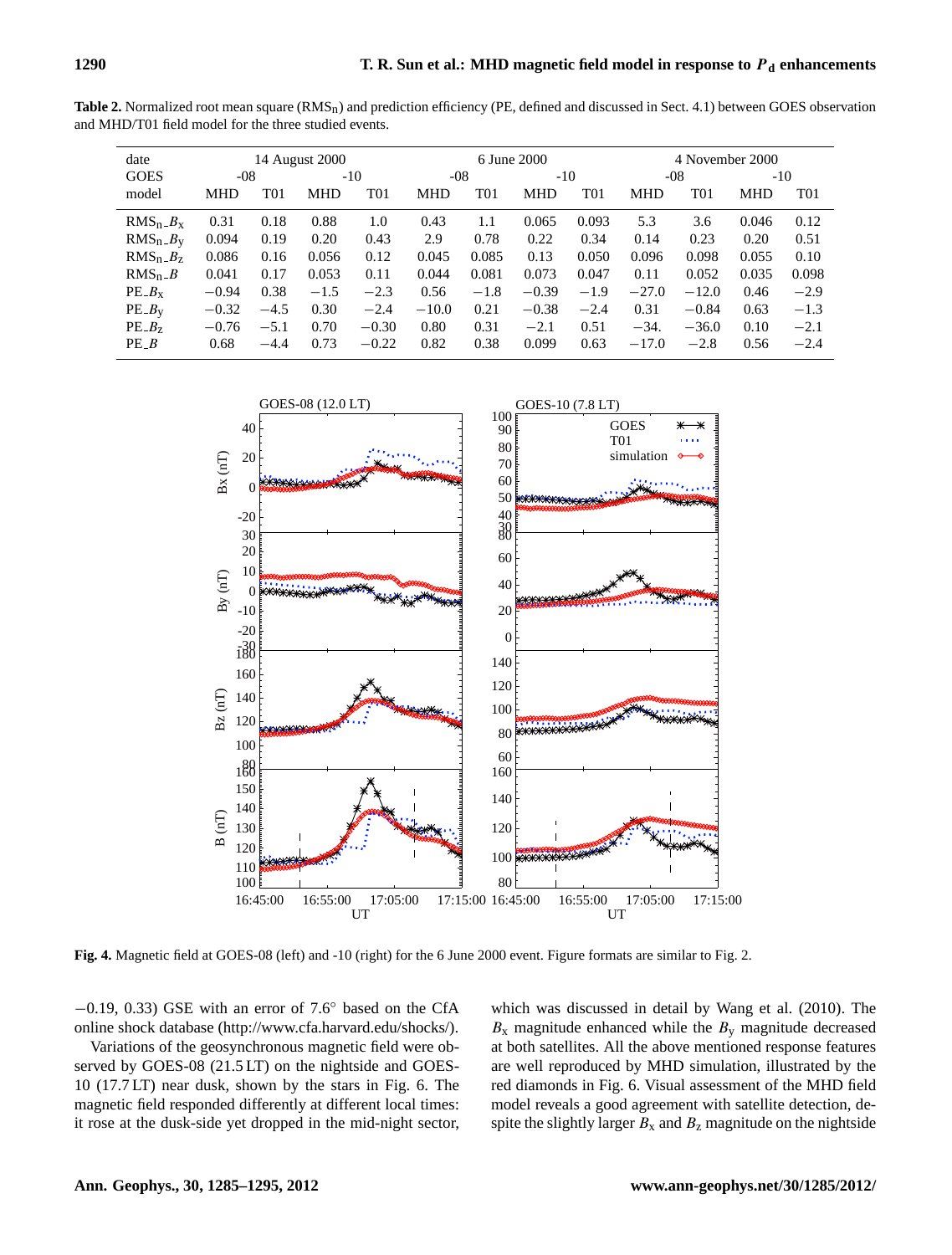

**Fig. 5.** Solar wind conditions in the GSE coordinate system for the 4 November 2000 event. The parameters are shown in the same format as in Fig. 1.

at GOES-08. The code with a finer spatial resolution  $(0.2 R_{\rm E})$ was also run to show the effects of numerical mesh. Figure 6 reveals that no significant differences exist between the 0.4  $R_E$  (red diamonds) and 0.2  $R_E$  (green crosses) resolution results. Consequently, discussions in this paper are all based on the 0.4  $R_E$  resolution results.  $P_{dB}$  listed in Table 1 measures the maximum response capability of the MHD field model. It is manifested that the modeled field is compressed at a ratio close to reality near dusk, whereas the decrease of the magnetic field is slightly underestimated on the nightside. Quantitative measurements presented by Table 2 show an efficient prediction of  $B(B_z)$ , as the RMS<sub>n</sub> values are no larger than 0.11 (0.096). Nevertheless, nightside prediction error is larger than that near dusk.  $B_x$  and  $B_y$  at GOES-10 and  $B_y$  at GOES-08 are also reasonably predicted by the MHD model. The higher  $RMS_n$  value of  $B_x$  at GOES-08 implies a relatively large deviation from observation.

#### **4 Discussion**

#### **4.1 Prediction efficiency**

In addition to the visual assessment and the two main metrics (i.e.,  $P_{dB}$  and  $RMS_n$ ) utilized to evaluate the model performance, another method frequently applied in the literature is the prediction efficiency (PE), defined as

PE = 
$$
1 - \frac{\langle (B_m - B_o)^2 \rangle}{\sigma_o^2}
$$
, (3)

where  $\sigma_0^2$  is the variance of the satellite measurements. A perfect prediction model has a PE value of 1. It is noted that although PE serves as a good metric when the magnetic field has large variations, such as the ground and geosynchronous magnetic field variations during storms (e.g., [Pulkkinen et](#page-9-2) [al.,](#page-9-2) [2010\)](#page-9-2), it tends to exaggerate a small inconsistency if the field responses (the denominator) are weak. Usually, B responds more apparently near noon (typically tens of nT) than in the nightside (usually several nT) [\(Lee and Lyons,](#page-9-5) [2004\)](#page-9-5), and the variations of the smaller components ( $B_x$  and  $B_y$ ) are weaker. Therefore, PE might have some limitations in validating the model responses around the mid-night and for the minor components. But still, listing the PE values can help to give further impression of the model performance. Judging from the three studied events,  $PE$  is closest to 1 near noon, as shown by Table 2, which indicates a good predictive capability. It decreases toward dawn and dusk, implying that the model performance near the terminator is at a slightly lower level compared with the local noon.

## **4.2 Summary of the model performance and analyses of the discrepancies**

As shown by the analyses of the three  $P_d$  enhancement events, the MHD field model is able to predict the main response features of B and the dominant component  $B<sub>z</sub>$  at the geosynchronous orbit. Firstly, the modeled field follows the main response tendency of the observed  $B$  and  $B_z$ . Moreover, the sudden increase (or decrease) of  $B$  and  $B<sub>z</sub>$  is relatively adequately reflected by the MHD field model, which demonstrates a maximum response capability close to reality. In addition, the MHD field model well reproduces detailed response features such as the sustained compression during two successive  $P_d$  enhancements. The above analyses also suggest that the level of the MHD model performance is highest near noon and slightly decreases toward mid-night. For smaller components of the magnetic field at the geosynchronous orbit ( $B_x$  and  $B_y$ ), the variations are sometimes difficult to precisely predict.

Besides the three presented cases, we have simulated several other  $P_d$  enhancement events such as the 7 November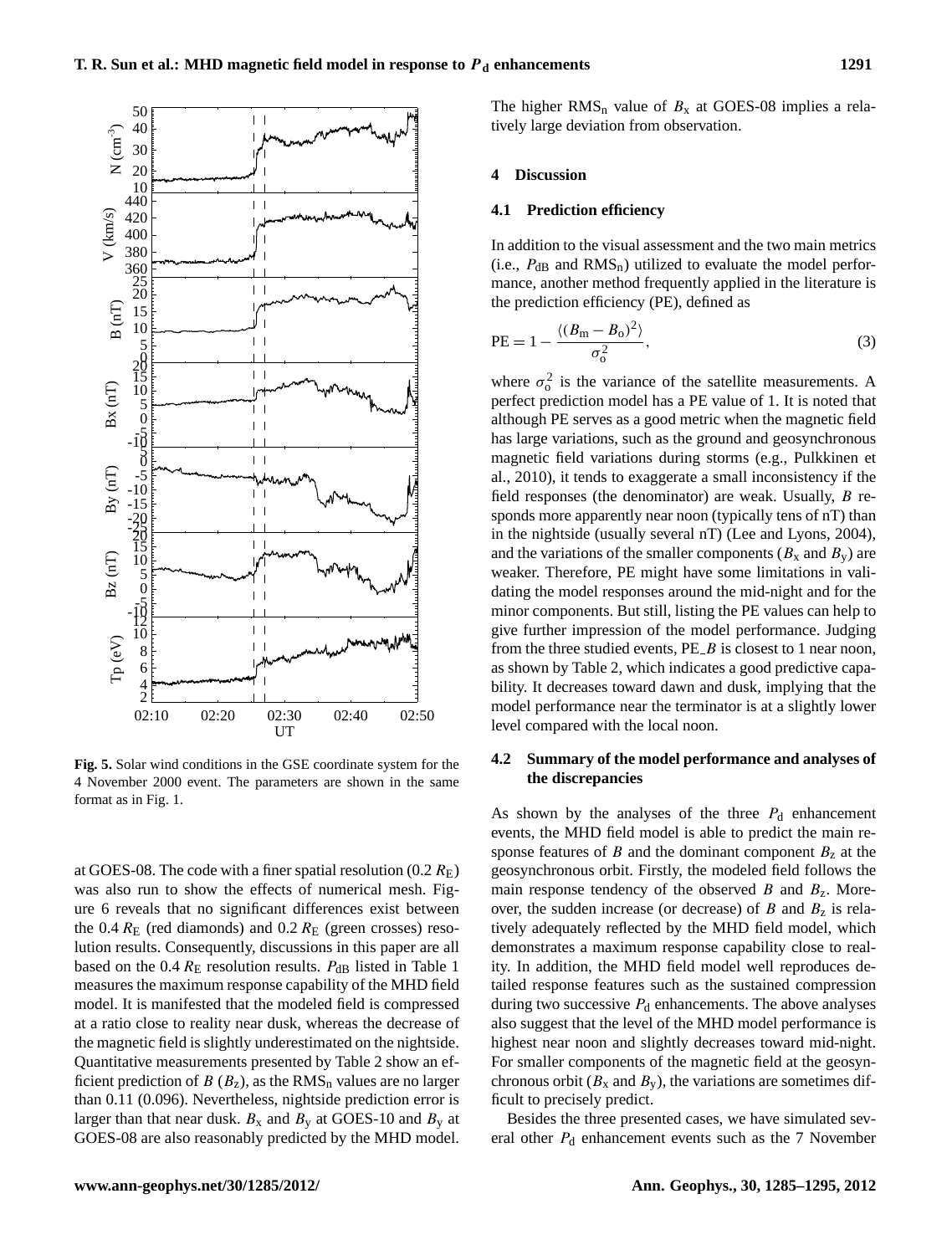

**Fig. 6.** Magnetic field at GOES-08 (left) and -10 (right) for the 4 November 2000 event. Figure formats are similar to Fig. 2. Green crosses (red diamonds) show the results with 0.2 (0.4)  $R_E$  spacial resolution.

2004 event. Model performances for all these events are similar to those discussed above, and hence the main conclusions of the paper are not event dependent based on the simulation by far.

Although the MHD code presents an efficient prediction in general, discrepancies exist between simulation and observation. Many aspects may be responsible for these discrepancies. Firstly, errors exist at the inflow boundary of the simulation code. As the IP discontinuities may have some evolutions when traveling between the Wind spacecraft and the inflow boundary of the code ( $x = 30R_E$ ), directly using Wind observation as the input parameter might introduce errors to the whole solar wind-magnetospheric system. Normals of the discontinuities are difficult to be precisely determined as well. Take the 4 November 2000 event as an instance: the CfA shock database presents eight normals determined by four different methods (i.e., Magnetic Coplanarity, Velocity Coplanarity, Magnetic-Velocity Coplanarity (mixed) and the Rankine-Hugoniot method), and the maximum differences can reach as high as  $50^\circ$ . B<sub>y</sub> near dawn and dusk may be more sensitive to the accuracy of the estimated discontinuity normal  $(n_x, n_y, n_z)$ , especially the value of  $n_y$ . This is a possible reason for the discrepancy between the simulated  $B<sub>v</sub>$  and GOES-08 detection for the 14 August 2000 event (Fig. 2). Secondly, assumptions of the MHD code also tend to result in some discrepancies. To avoid long calculation time caused by large Alfven velocity near Earth, an inner boundary is introduced at  $r = 3 R<sub>E</sub>$  and the inner magnetosphere is coupled with a simplified ionosphere. This process may lead to an inaccurate Region 1 current system which affects the geosynchronous magnetic field  $(B_x \text{ or } B_z)$ . Thirdly, the global MHD model fails to reproduce a realistic ring current, which introduces errors to the modeled field, especially the nightside  $B$  and  $B_z$ .

## **4.3 Possible influences of the foreshock region**

As seen from Figs. 1, 3, and 5, the IMF direction was mainly parker spiral  $(B_x/B_y < 0)$  for all three events during the interested time interval (i.e., about 6 min before and after Wind observed the discontinuity), implying the existence of a foreshock upstream of the Earth's bow shock on the dawn side. Wind spacecraft was located in this region during the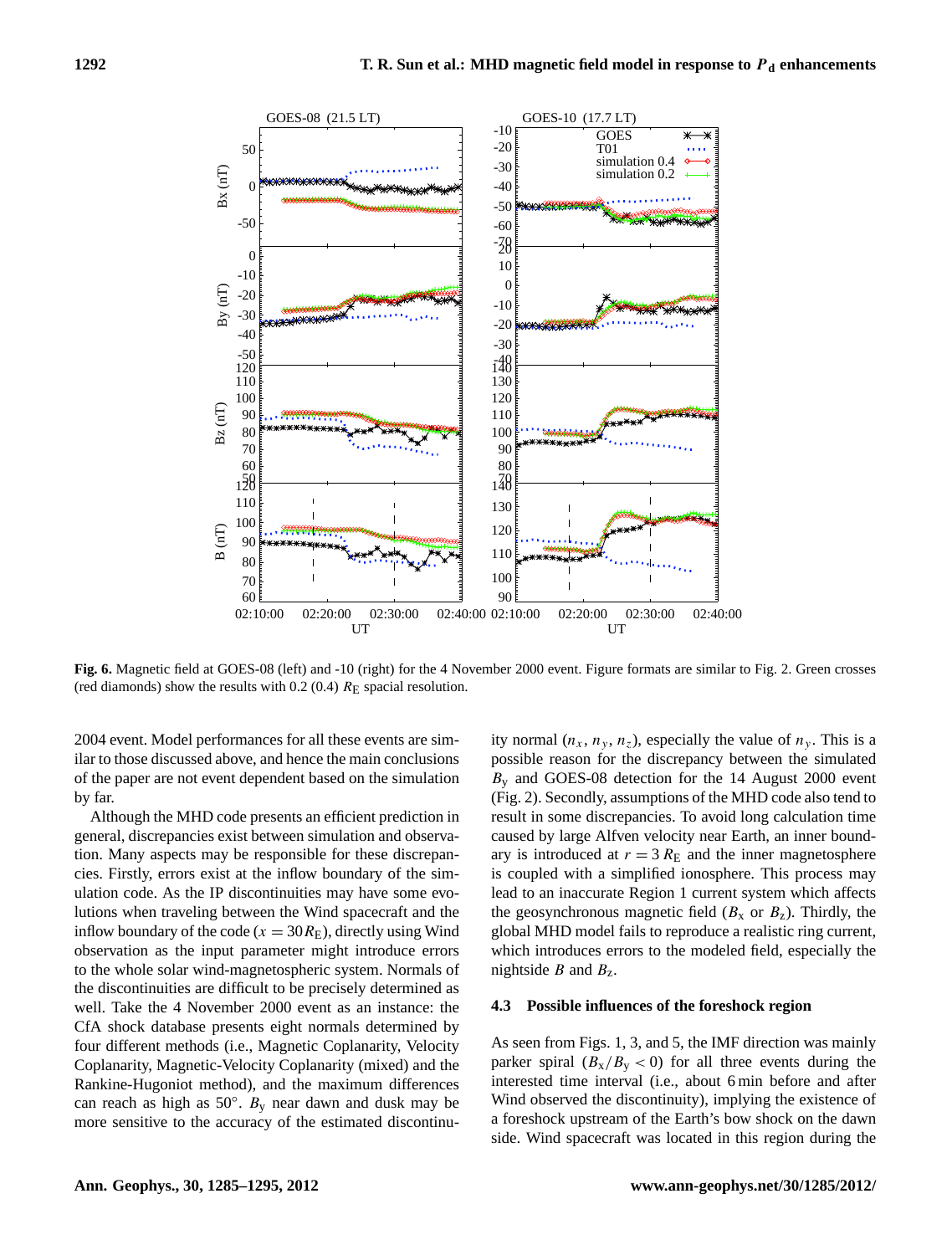14 August and 6 June 2000 events. As the backstreaming particles in the foreshock region can sometimes modify the background solar wind parameters, we briefly analyze the possible influence of the foreshock on the input parameters of the code. Firstly, during the interested time interval, foreshock-related structures which can lead to striking  $P_d$ variations, such as the foreshock cavities (e.g., [Sibeck et al.,](#page-10-9) [2002\)](#page-10-9) and hot flow anomalies [\(Schwartz et al.,](#page-9-13) [1985\)](#page-9-13), cannot be discerned from Wind data. Secondly, the possible deceleration of the solar wind in the foreshock region is only 7– 10 km s−<sup>1</sup> on average [\(Bame et al.,](#page-9-14) [1980\)](#page-9-14), indicating an insignificant modification of  $P_d$ . Thirdly, the reported blurring of the IP shock front in the foreshock region [\(Prech et al.,](#page-9-15) [2009\)](#page-9-15) was not observed in the present study. Therefore, the foreshock signatures which may substantially vary the input parameters have not been recognized, and the MHD results cannot reveal the foreshock effects.

GOES observation may contain some information on the geoeffectiveness of the foreshock structures, since such structure may exist even though Wind was not located in a proper position to observe it. This seems an additional factor potentially responsible for the discrepancy between numerical and observational results. We analyze features of this discrepancy to discuss whether the foreshock is crucial for the events studied here. Foreshock signature which can lead to striking  $P_d$  variations, such as the foreshock cavity, is generally characterized by a region of depressed  $P_d$  bounded by enhancements on one or both sides. Its effect on the dayside geosynchronous magnetic field is the decrease of field strength bounded by enhancements according to [Sibeck et](#page-10-10) [al.](#page-10-10) [\(2000\)](#page-10-10). Therefore, if foreshock played a significant role in the present study, there would exist a time interval during which the observed magnetic field was apparently smaller than the simulated one, while larger than it on the leading or/and trailing sides. However, such time interval cannot be discerned from the right column of Fig. 2 and the left one of Fig. 4, which both show field responses near local noon. Consequently, we do not consider the foreshock effect crucial for the events studied in this manuscript.

Nevertheless, the possibility that foreshock-related structures may occur and play a significant role during other solar wind  $P_d$  enhancement events does exist. Although it might be important, the precise prediction of foreshock effect is a challenge for the present model, since the foreshock signatures can neither be thoroughly specified at the inflow boundary of the code due to limited solar wind monitors nor be reproduced self-consistently by the one-fluid MHD code. Future investigations on this topic may involve the coupling between the present code and a hybrid one.

## **4.4 Limitations of T01 model in response to fast solar wind** P**<sup>d</sup> enhancements**

Among the four Tsyganenko models frequently used in the literature (T89, T96, T01 and TS04), the observational database for T01 has a relatively high time resolution of 5 min. Also considering that the geomagnetic conditions were relatively quiet without storms for the three events analyzed in this paper ( $Dist > -20$ ), this subsection selects the T01 model as a typical instance to compare the performance of the empirical and MHD field models in response to  $P_d$  enhancements. Time evolutions of the magnetic field predicted by the T01 model for the studied events are portrayed by the blue dotted lines in Figs. 2, 4, and 6.  $P_{dB}$  and  $RMS_n$  are listed in Tables 1 and 2, respectively. Overall, the T01 model reproduces the main characteristics of the responses under some circumstances. However, there are exceptions:

- 1. The maximum response capability of T01 model sometimes departs apparently from observation. The left side of Fig. 2 shows that for the 14 August 2000 event, the largest component  $B<sub>z</sub>$  remains unchanged after the disturbance arrival, apparently diverging from the detection of GOES-08. The slightly elevated  $B$  results from the weak increases of  $B_x$  and  $B_y$  magnitudes, which are less important components.  $RMS_n$  of B and  $B_z$  in Table 2 are relatively high, indicating noticeable deviation from observation. The maximum response ability of T01 model at GOES-08 is only about one third of observation, according to  $P_{dB}$  shown in Table 1. Even for those circumstances when the T01 model reasonably agrees with observation (GOES-10 on 14 August 2000; GOES-08 and -10 on 6 June 2000), it predicts 70 % of the observed increase at most. As to the 4 November 2000 event, T01 predicts a decrease amplitude of B a bit larger than observation at GOES-08. By contrast, the maximum response ability of the MHD field model is relatively stable for all three cases, with  $P_{dB}$  varying between 70 % and 100 %.
- 2. The T01 model leads to an opposite response trend in some cases. For the 4 November 2000 event, compression of B near dusk was detected by GOES-10. However, the T01 model predicts decrease of B, as seen from Fig. 6 and the negative  $P_{dB}$  value in Table 1. This disagreement exposes the potential unreliability of the T01 model in predicting the field response to fast  $P_d$  enhancements. On the other hand, the MHD field model predicts the observed tendency efficiently.
- 3. Detailed variations of the magnetic field may not be captured by the T01 model. Although the solar wind  $P_d$  remained unchanged for ∼ 3 min between two successive enhancements on 6 June 2000, the observed magnetic field strength kept increasing without any break. Unlike the MHD model, the T01 model fails to reproduce this detailed feature as it changes with the solar wind condition instantaneously.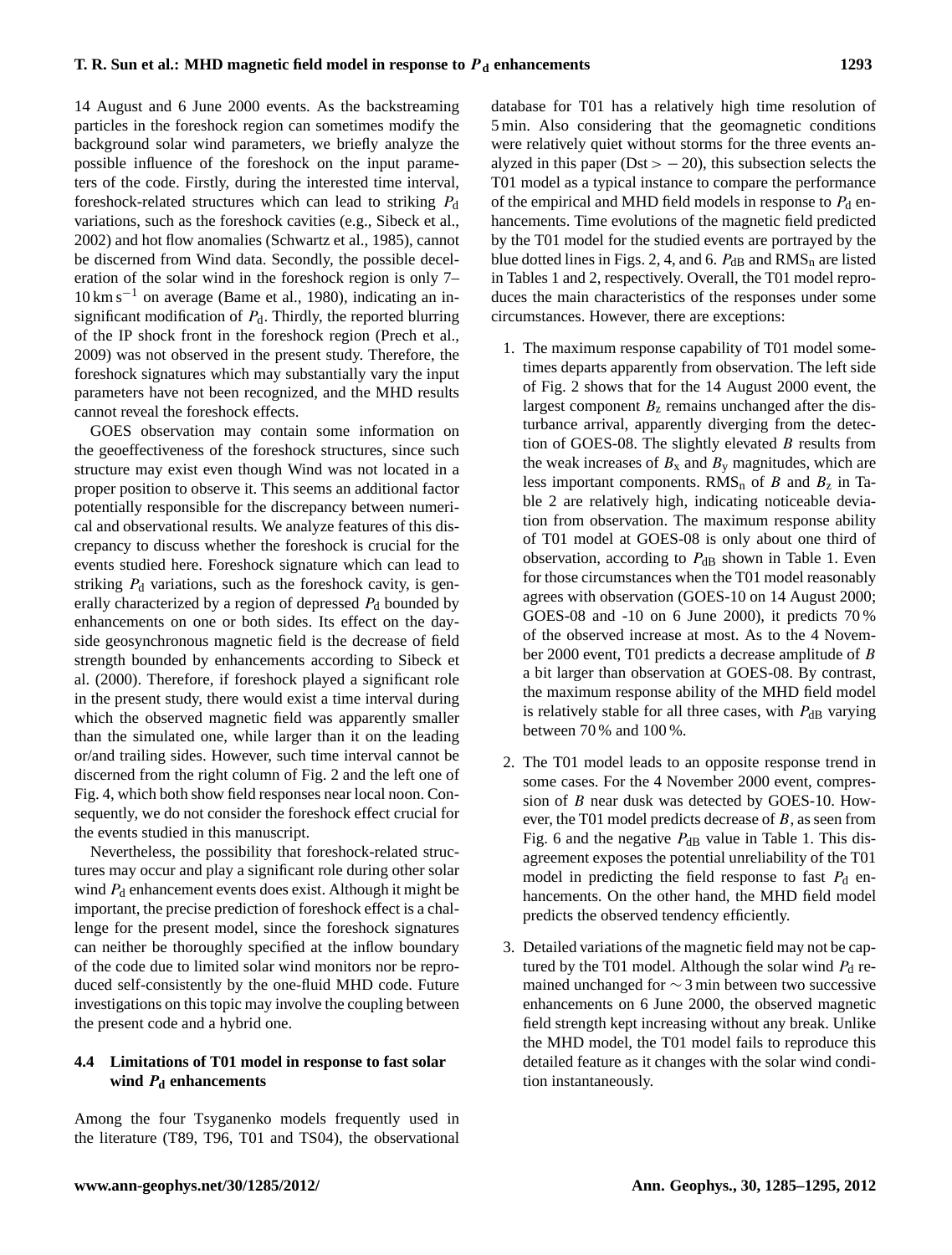Considering all of the above, the T01 model is not the first choice for space weather predictions and magnetospheric investigations in response to sharp solar wind  $P_d$  enhancements.

## **5 Summary**

By presenting the MHD magnetic field model for three fast solar wind  $P_d$  enhancement events occurring in 2000 as examples, this paper shows efficiently predicted responses of the total field B and the dominant component  $B<sub>z</sub>$  at the geosynchronous orbit. The modeled field follows the main response tendency (increase or decrease) of the observed B and  $B_{z}$ , and relatively adequately reveals the response amplitude without substantial underestimation. Remarkably, the detailed response features such as the continued compression between two successive  $P_d$  enhancements are also captured by the MHD field model. The model performance in predicting  $B$  and  $B<sub>z</sub>$  varies with local time, with the highest level near noon and a slightly lower level around mid-night. The relatively larger  $B$  and  $B<sub>z</sub>$  errors on the nightside, as shown by Fig. 6, might be improved by inclusion of a ring current model in future works. Besides, for smaller components of the magnetic field at the geosynchronous orbit  $(B_x \text{ and } B_y)$ , it is more challenging to accurately predict their responses. The MHD field model sometimes deviates from the observed  $B_x$  and  $B_y$ , given that the smaller variations tend to be apparently affected by model assumptions such as the simplified ionosphere. Performance of the T01 model is also discussed in this paper. Unlike the stable behavior of the MHD field model, T01 sometimes fails to reproduce the observed response of the dominant component  $B_z$ , or even predicts an opposite trend. The MHD magnetic field model also outperforms T01 in revealing the detailed response features. Therefore, for space weather forecast and geospace investigations under the condition of fast solar wind  $P_d$  enhancements, the MHD magnetic field model tends to be a reliable choice.

*Acknowledgements.* The authors are grateful for the use of data from CDAWeb and the shock normal information from Harvard CfA Shock Database. This work was supported by 973 program 2012CB825602, NNSFC grants 40921063, 40831060, grant RFFI 10-02-01063, and in part by the Specialized Research Fund for State Key Laboratories of China.

Topical Editor R. Nakamura thanks two anonymous referees for their help in evaluating this paper.

#### **References**

<span id="page-9-6"></span>Andreeova, K., Pulkkinen, T. I., Juusola, L., Palmroth, M., and Santolík, O.: Propagation of a shock-related disturbance in the Earth's magnetosphere, J. Geophys. Res., 116, A01213, [doi:10.1029/2010JA015908,](http://dx.doi.org/10.1029/2010JA015908) 2011.

- <span id="page-9-14"></span>Bame, S. J., Asbridge, J. R., Feldman, W. C., Gosling, J. T., Paschmann, G., and Sckopke, N.: Deceleration of the solar wind upstream from the earth's bow shock and the origin of diffuse upstream ions, J. Geophys. Res., 85, 2981, [doi:10.1029/JA085iA06p02981,](http://dx.doi.org/10.1029/JA085iA06p02981) 1980.
- <span id="page-9-11"></span>Colella, P. and Woodward, P. R.: The piecewise parabolic method (PPM) for gas-dynamical simulations, J. Comput. Phys., 54, 174–201, 1984.
- <span id="page-9-0"></span>Daum, P., Denton, M. H., Wild, J. A., Taylor, M. G. G. T., Šafránková, J., and Hayosh, M.: A general Cluster data and global MHD simulation comparison, Ann. Geophys., 26, 3411– 3428, [doi:10.5194/angeo-26-3411-2008,](http://dx.doi.org/10.5194/angeo-26-3411-2008) 2008.
- <span id="page-9-12"></span>Guo, X. C., Hu, Y. Q., and Wang, C.: Earth's magnetosphere impinged by interplanetary shocks of different orientations, Chin. Phys. Lett., 22, 3221–3224, 2005.
- <span id="page-9-10"></span>Hu, Y. Q., Guo, X. C., and Wang, C.: On the ionospheric and reconnection potentials of the earth: Results from global MHD simulations, J. Geophys. Res., 112, A07215, [doi:10.1029/2006JA012145,](http://dx.doi.org/10.1029/2006JA012145) 2007.
- <span id="page-9-1"></span>Huang, C.-L., Spence, H. E., Lyon, J. G., Toffoletto, F. R., Singer, H. J., and Sazykin, S.: Storm-time configuration of the inner magnetosphere: Lyon-Fedder-Mobarry MHD code, Tsyganenko model, and GOES observations, J. Geophys. Res., 111, A11S16, [doi:10.1029/2006JA011626,](http://dx.doi.org/10.1029/2006JA011626) 2006.
- <span id="page-9-7"></span>Lam, M. M. and Rodger, A. S.: A test of the magnetospheric source of traveling convection vortices, J. Geophys. Res., 109, A02204, [doi:10.1029/2003JA010214,](http://dx.doi.org/10.1029/2003JA010214) 2004.
- <span id="page-9-5"></span>Lee, D.-Y. and Lyons, L. R.: Geosynchronous magnetic field response to solar wind dynamic pressure pulse, J. Geophys. Res., 109, A04201, [doi:10.1029/2003JA010076,](http://dx.doi.org/10.1029/2003JA010076) 2004.
- <span id="page-9-15"></span>Prech, L., Nemecek, Z., and Safrankova, J.: Influence of the foreshock of the Earth's bow shock on the interplanetary shock propagation during their mutual interaction, Earth Planets Space, 61, 607–610, 2009.
- <span id="page-9-2"></span>Pulkkinen, A., Rastätter, L., Ku znetsova, M., Hesse, M., Ridley, A., Raeder, J., Singer, H. J., and Chulaki, A.: Systematic evaluation of ground and geostationary magnetic field predictions generated by global magnetohydrodynamic models, J. Geophys. Res., 115, A03206, [doi:10.1029/2009JA014537,](http://dx.doi.org/10.1029/2009JA014537) 2010.
- <span id="page-9-4"></span>Raeder, J., McPherron, R. L., Frank, L. A., Kokubun, S., Lu, G., Mukai, T., Paterson, W. R., Sigwarth, J. B., Singer, H. J., and Slavin, J. A.: Global simulation of the Geospace Environment Modeling substorm challenge event, J. Geophys. Res., 106, 381– 395, 2001.
- <span id="page-9-3"></span>Rastätter, L., Kuznetsova, M. M., Vapirev, A., Ridley, A., Wiltberger, M., Pulkkinen, A., Hesse, M., and Singer, H. J.: Geospace Environment Modeling 2008–2009 Challenge: Geosynchronous magnetic field, Adv. Space Res., 9, S04005, [doi:10.1029/2010SW000617,](http://dx.doi.org/10.1029/2010SW000617) 2011.
- <span id="page-9-9"></span>Riazantseva, M. O., Dalin1, P. A., Zastenker, G. N., and Richardson, J.: Orientation of sharp fronts of the solar wind plasma, Cosmic Res.+, 41, 405–416, 2003.
- <span id="page-9-8"></span>Shi, Y., Zesta, E., and Lyons, L. R.: Features of energetic particle radial profiles inferred from geosynchronous responses to solar wind dynamic pressure enhancements, Ann. Geophys., 27, 851– 859, [doi:10.5194/angeo-27-851-2009,](http://dx.doi.org/10.5194/angeo-27-851-2009) 2009.
- <span id="page-9-13"></span>Schwartz, S. J., Chaloner, C. P., Christiansen, P. J., Coates, A. J., Hall, D. S., Johnstone, A. D., Gough, M. P., Norris, A. J., Rijnbeek, R. P., Southwood, D. J., and Woolliscroft, Les J. C.: An